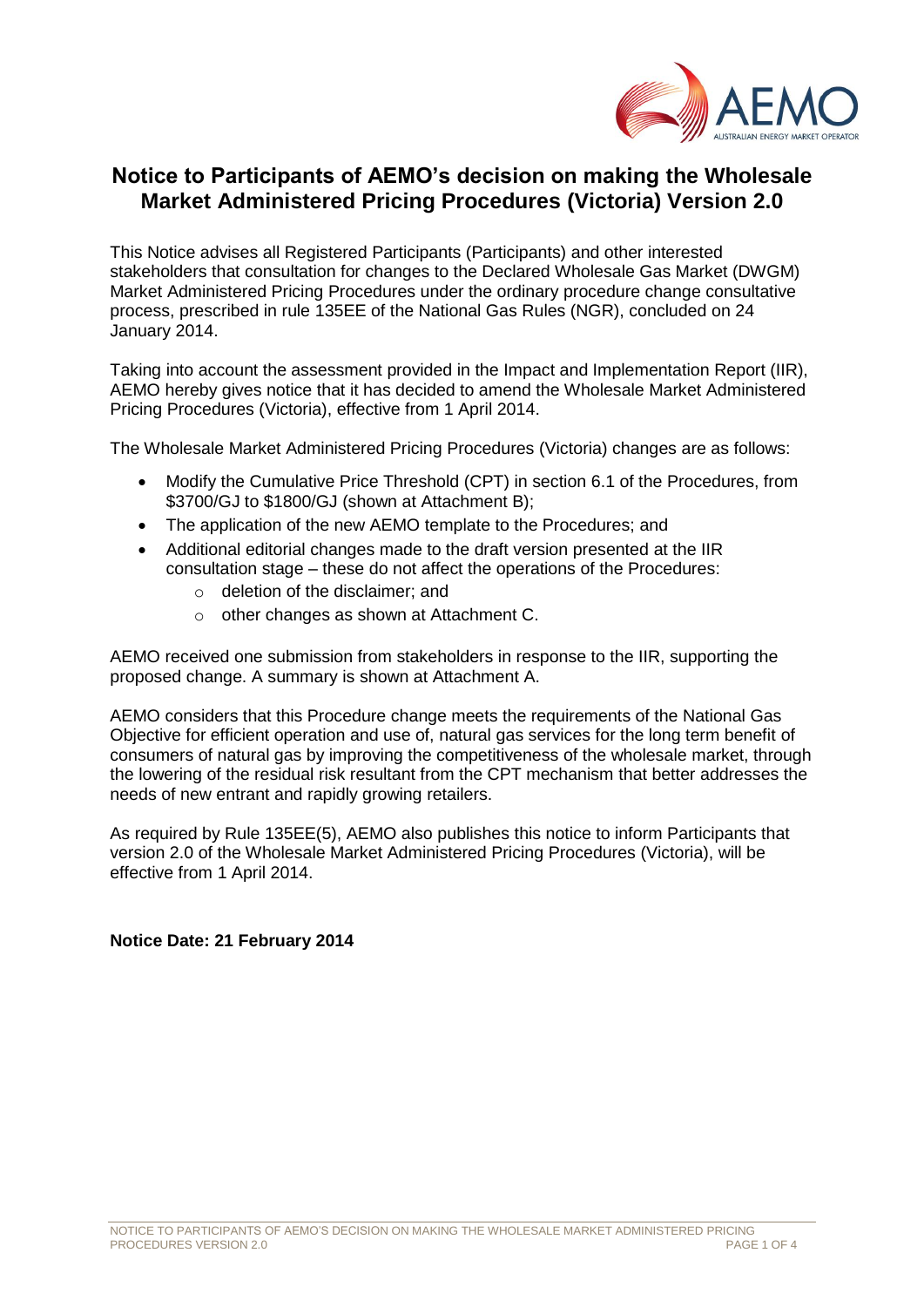

### **Attachment A: Summary of stakeholder comments on the PPC and IIR consultation for Wholesale Market Administered Pricing Procedures**

| Organisation | <b>Summary of comment</b>                                                          | <b>AEMO's Response</b> |
|--------------|------------------------------------------------------------------------------------|------------------------|
| AGL          | AGL supported the change to version 2.0 of the<br>Administered Pricing Procedures. | Noted.                 |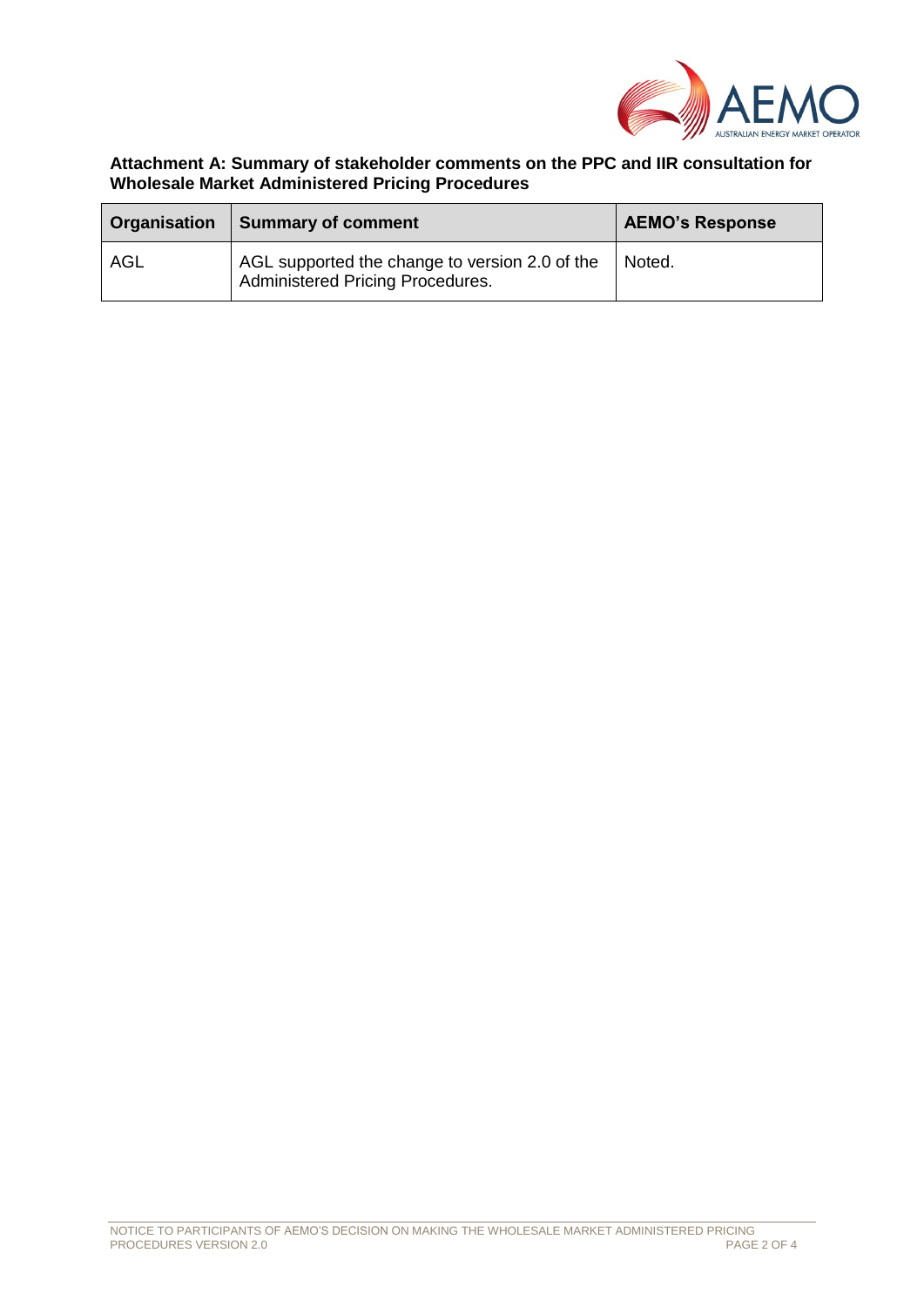

### **Attachment B: Marked up changes (exclude formatting changes) to Wholesale Market Administered Pricing Procedures**

## **6.1 Cumulative price threshold**

The cumulative price threshold is **\$3,700/GJ \$1,800/GJ**.